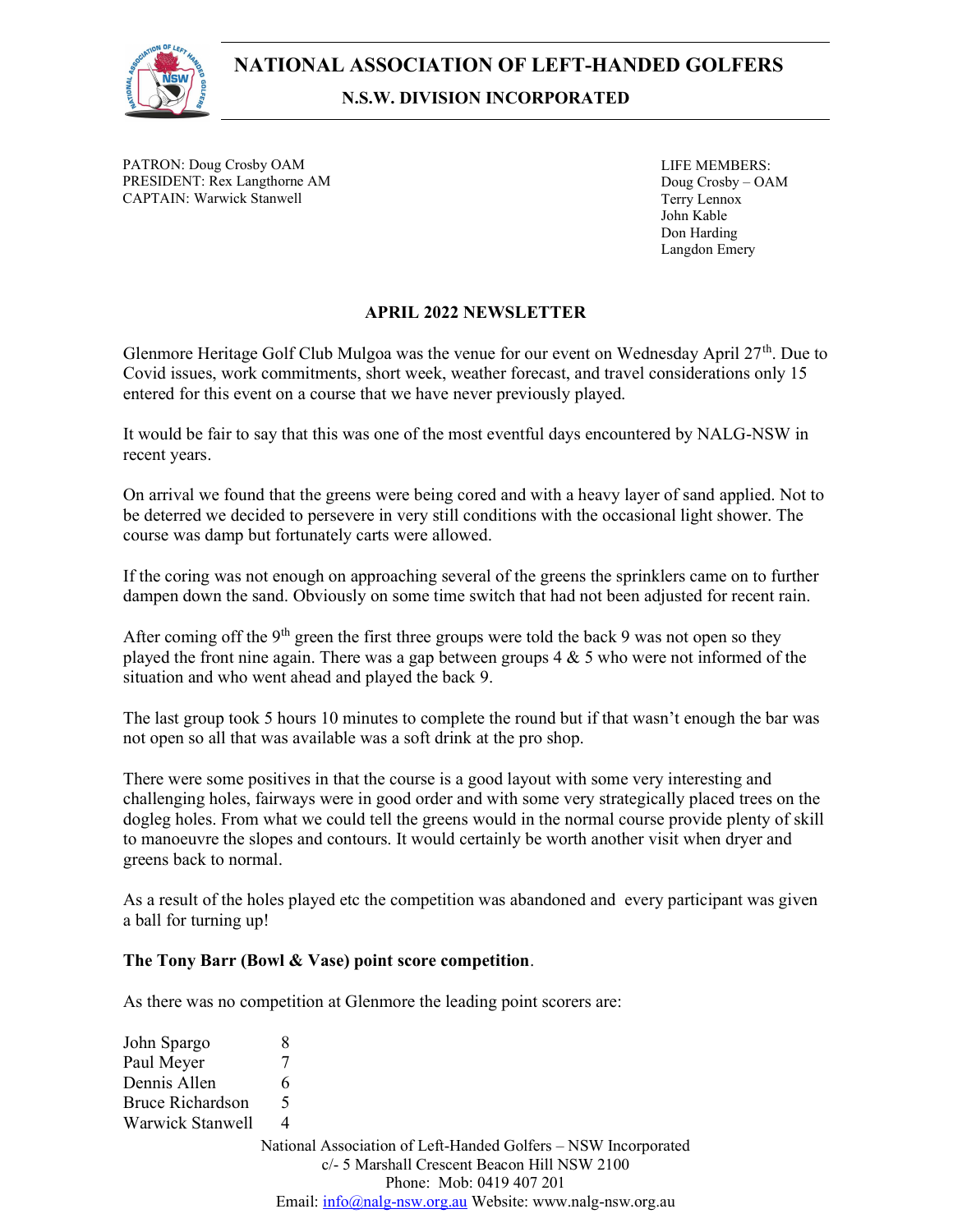## National News

Below is a copy of the article sent to Inside Golf Magazine for publication. This also covers the annual event against the ACT Division where we sadly had to hand over the Ossie Ratford Shield.

It is great to see Nick O'Hern coming on board as our ambassador and news from other divisions.

#### "Nick O'Hern Becomes Lefty Ambassador

The National Association of Left-Handed Golfers Australia, [NALGA], is pleased to announce that Australia's most recognized Left-Handed golfer, Nick O'Hern, has agreed to come on board as a NALGA Golf Ambassador. Apart from a long and very successful career as a professional on the World stage, Nick is best known as the only golfer to beat Tiger Woods twice in match play. As a NALGA Ambassador, Nick is proud to support NALGA, in promoting golf for all Australian left-handed golfers and their right-handed friends.

NALGA Divisions across Australia have held several important events in March and April 2022.

# NALGA Tasmanian Division

Each year the Tasmanian Division holds its State Championships at the 9 Hole Par 71 Bicheno Golf Club, one of Tasmania's many golfing gems.

Sunday March  $7<sup>th</sup>$  saw 27 competitors contest the Overall and 6 Divisional Trophies.

Unfortunately, there was very heavy rain during the week leading up to the event. Rain again on the Saturday night in all probability rendered the course, under normal conditions, unplayable. However, in true Tasmanian style, with the support of the Bicheno Golf Club, the event went ahead. While the lift clean and place rule was adopted for the day, once on the course, it soon became noticeable that casual water was a bigger issue, with competitors having to navigate their buggies and carts through low water levels.

Congratulations to Joe Rattray, a well-known local axeman with many wood cutting titles to his name, laid down his axe, slung his clubs over the shoulder, and fired a magnificent 74 to be crowned 2022 Tasmanian State Champion.

## Queensland Division

In contrast, Queensland experienced a beautiful sunny day for their event at the Gailes with the course being in great condition. Winner on the day was Grant Schindel with a score of 34 points. Runner up was Greg Frankish on 33 points.

#### NSW and ACT Divisions

The Annual ACT and NSW weekend of golf was held at Gold Creek Golf Club on March 12th and 13th. The course was in outstanding condition and all players, especially those from NSW, enjoyed typical Canberra spring weather.

Saturday was the popular Jacket and Shawl Event awarded to the best individual leftie and righties stableford scorers. The Green Jacket goes to the best Left Hander, and the Shawl to the best Right Hander. Winner of the Green Jacket was Kent Donally (ACT) with 39 points. Winner of the Shawl was Nathan Sutton (ACT) with 41 points.

Sunday was the team event between NSW and ACT. The Ossie Ratford Shield is awarded to the team with the lowest average individual Stableford score. This event was first held in 1994 at the Goulburn Golf Club. NSW up to 2021, had won 18 times, and ACT 9 times, however, ACT were the winners in 2022 for the 10th time with an average score of 30.00 to NSW 26.83. Riverina and South Australia

On the  $9<sup>th</sup>$  and  $10<sup>th</sup>$  of April, the Riverina Division of NALGA took on defending champions South Australia, in the annual Riverina/South Australia lefties challenge. The 36-hole event was hosted by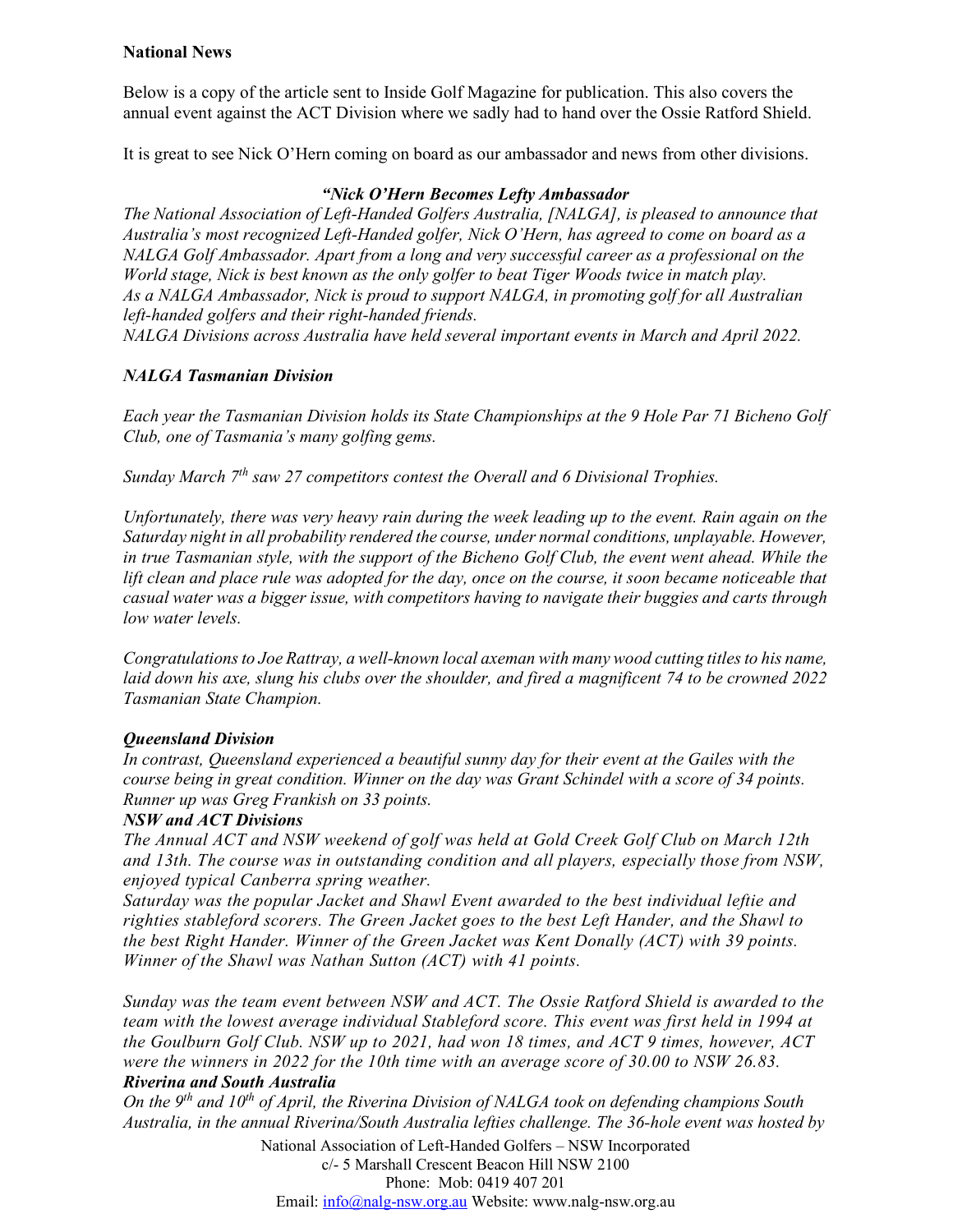arguably the best course on the mighty Murray River, Murray Downs Country Club, at Swan Hill. Amongst the fifty-two players who teed it up, was NALGA National Captain Langdon Emery who travelled from Bowral to participate in the very popular event.

This is the second time the event has been held and will now become an annual event. Riverina got off to a flying start on day 1, to establish a good lead. However, South Australia fought back on day two, Riverina held firm for the narrowest of wins with a 36 hole average score of 60.4 points to South Australia. 58.9 points. The winners, Riverina, now hold the coveted Walmsley trophy and look forward to defending it in 2023.

In the individual 36 hole event, the Riverina winner was Helen Nolen, 78 points, runner up Mark O"Brien 74 points. South Australia's best was Geoff Watson, 74 points, with Sally Othams, 71 points runner up."

## Next Event

Our next event will be held at Monash Golf Club on Thursday May  $26<sup>th</sup>$ . Details will issue shortly.

#### National Championships

Following cancellation over the past two years the next National Championships are planned to be held at Tocumwal 13<sup>th</sup> to 18<sup>th</sup> November 2022. These dates are different to those previously advised so please note your diary accordingly.

#### Something to smile about

An old farmer went to town to see a movie. The ticket agent asked, "Sir, what's that on your shoulder?" The old farmer said, "That's my pet rooster, Chucky.'' Wherever I go, Chucky goes."

"I'm sorry, sir," said the ticket agent. "We can't allow animals in the theatre."

The old farmer went around the corner and stuffed the bird down his pants. He returned to the booth, bought a ticket and entered the theatre. He sat down next to two old widows named Mildred and Marge. The movie started and the rooster began to squirm. The old farmer unzipped his pants so Chucky could stick his head out and watch the movie.

"Marge," whispered Mildred. "What?" said Marge. "I think the guy next to me is a pervert." "What makes you think so?" asked Marge. "He unzipped his pants and he has his thing out," whispered Mildred.

"Well, don't worry about it," said Marge. "At our age we've seen 'em all." "That's what I thought, too," said Mildred, "but this one's eating my popcorn."

Good golfing!

Rex Langthorne AM - President